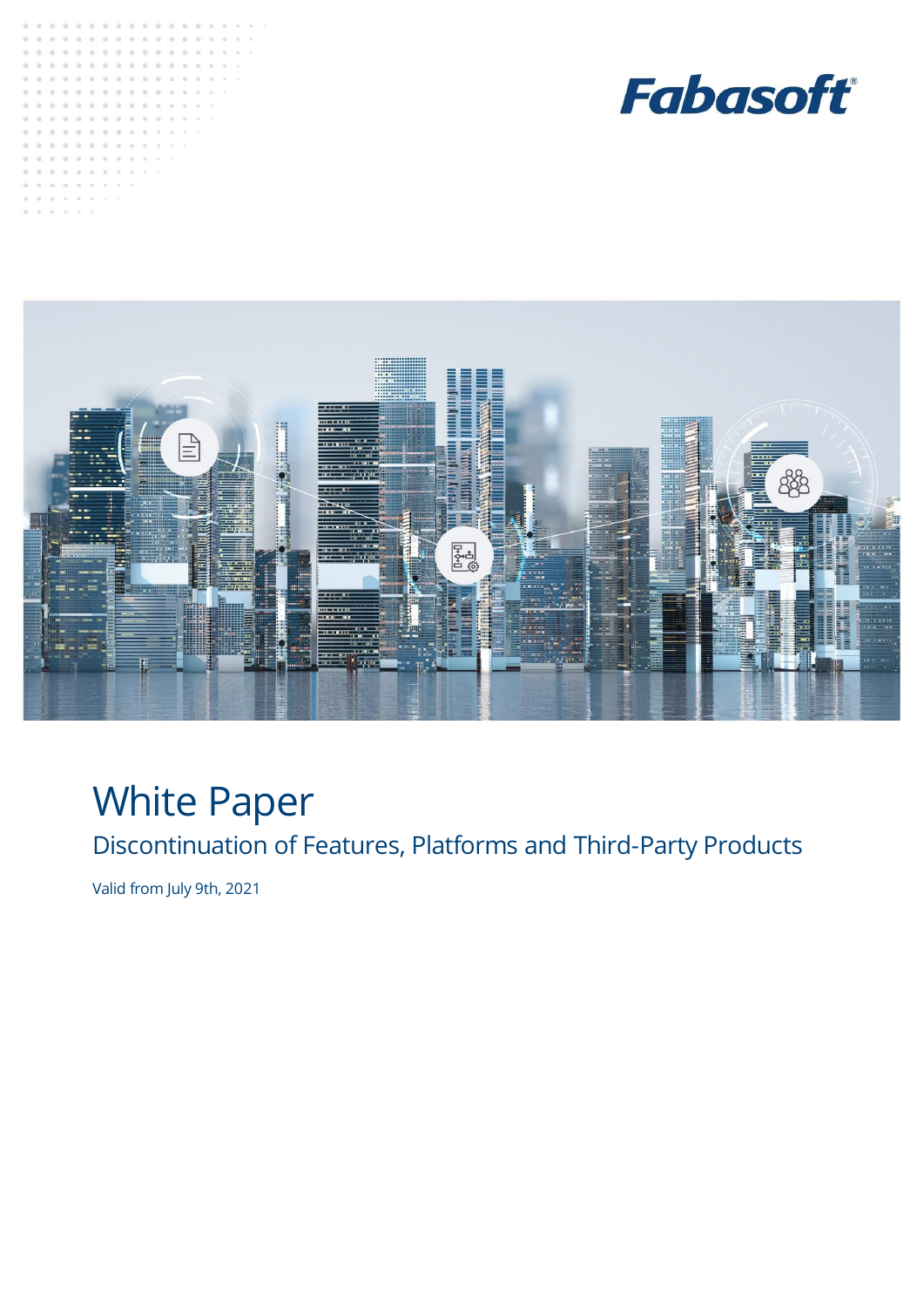Copyright © Fabasoft R&D GmbH, Linz, Austria, 2021.

All rights reserved. All hardware and software names used are registered trade names and/or registered trademarks of the respective manufacturers.

No rights to our software or our professional services, or results of our professional services, or other protected rights can be based on the handing over and presentation of these documents.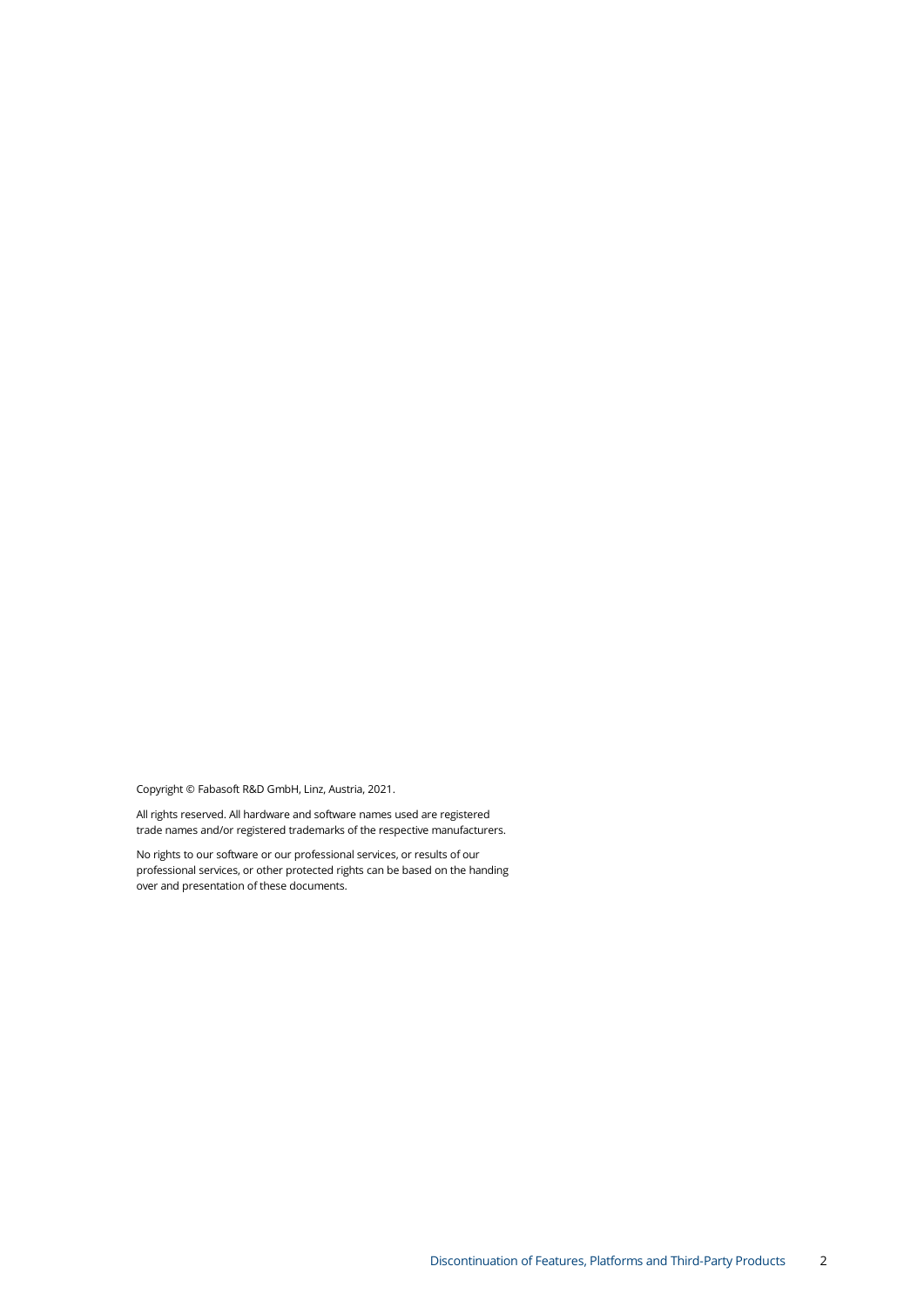## **Contents**

| 1 Discontinued Support of Platforms and Third-Party Products |  |
|--------------------------------------------------------------|--|
| 2 Discontinued Features                                      |  |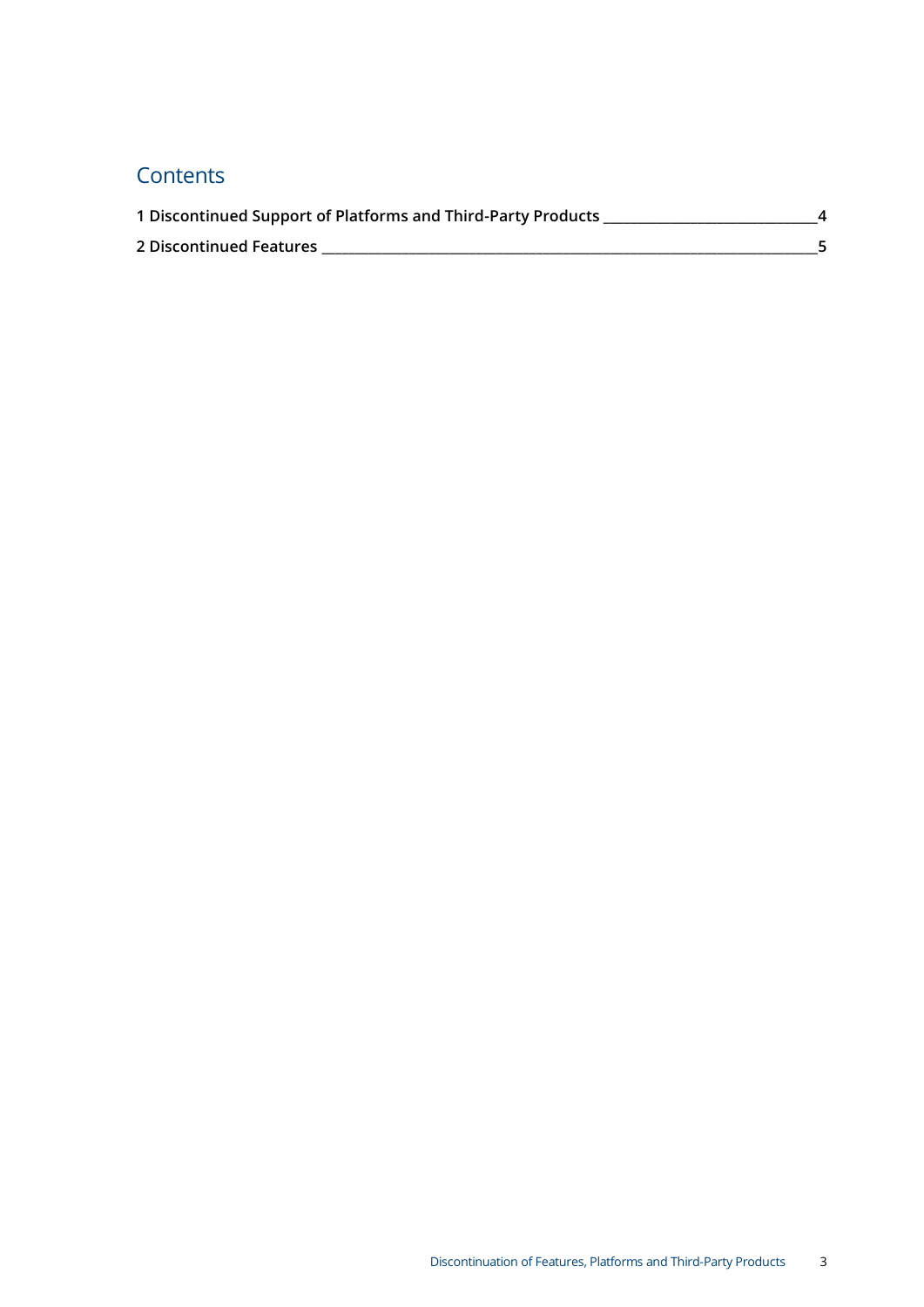## <span id="page-3-0"></span>1 Discontinued Support of Platforms and Third-Party Products

We hereby announce the discontinuation of the support of the following platforms and Third-Party products in Fabasoft app.telemetry as from the defined product version:

| Server Platform / DB System                                                               | <b>Product Version</b> |
|-------------------------------------------------------------------------------------------|------------------------|
| Red Hat Enterprise Linux 5.x / CentOS 5.x (as server platform) is no<br>longer supported. | 2012 Winter Release    |
| Microsoft Windows Server 2003 (as server platform) is no longer<br>supported.             | 2013 Spring Release    |
| Microsoft SQL Server 2005 is no longer supported.                                         | 2013 Spring Release    |
| SUSE Enterprise Linux 10 SP1 is no longer supported.                                      | 2013 Spring Release    |
| Red Hat Enterprise Linux 6.x / CentOS 6.x (as server platform) is no<br>longer supported. | 2017                   |
| Microsoft Windows Server 2008 R2 (as server platform) is no longer<br>supported.          | 2017 Update Rollup 2   |
| Microsoft Windows Server 2012 R2 (as server platform) is no longer<br>supported.          | 2018                   |
| Microsoft Windows Server 2016 (as server platform) is no longer<br>supported.             | 2019                   |

| <b>Agent / WebAPI Platform</b>                                    | <b>Product Version</b> |
|-------------------------------------------------------------------|------------------------|
| SUSE Enterprise Linux 10 SP1 is no longer supported.              | 2013 Spring Release    |
| Windows Server 2003 (32bit / x86) is no longer supported.         | 2014 Winter Release    |
| Red Hat Enterprise Linux 5.x / CentOS 5.x is no longer supported. | 2014 Winter Release    |
| Microsoft Windows Server 2003 is no longer supported.             | 2015 Update Rollup 1   |
| Microsoft Windows Server 2008 is no longer supported.             | 2016                   |
| Microsoft Windows Server 2008 R2 is no longer supported.          | 2020                   |
| Red Hat Enterprise Linux 6.x / CentOS 6.x is no longer supported. | 2022                   |

**Client Platform / Web Browser Product Version**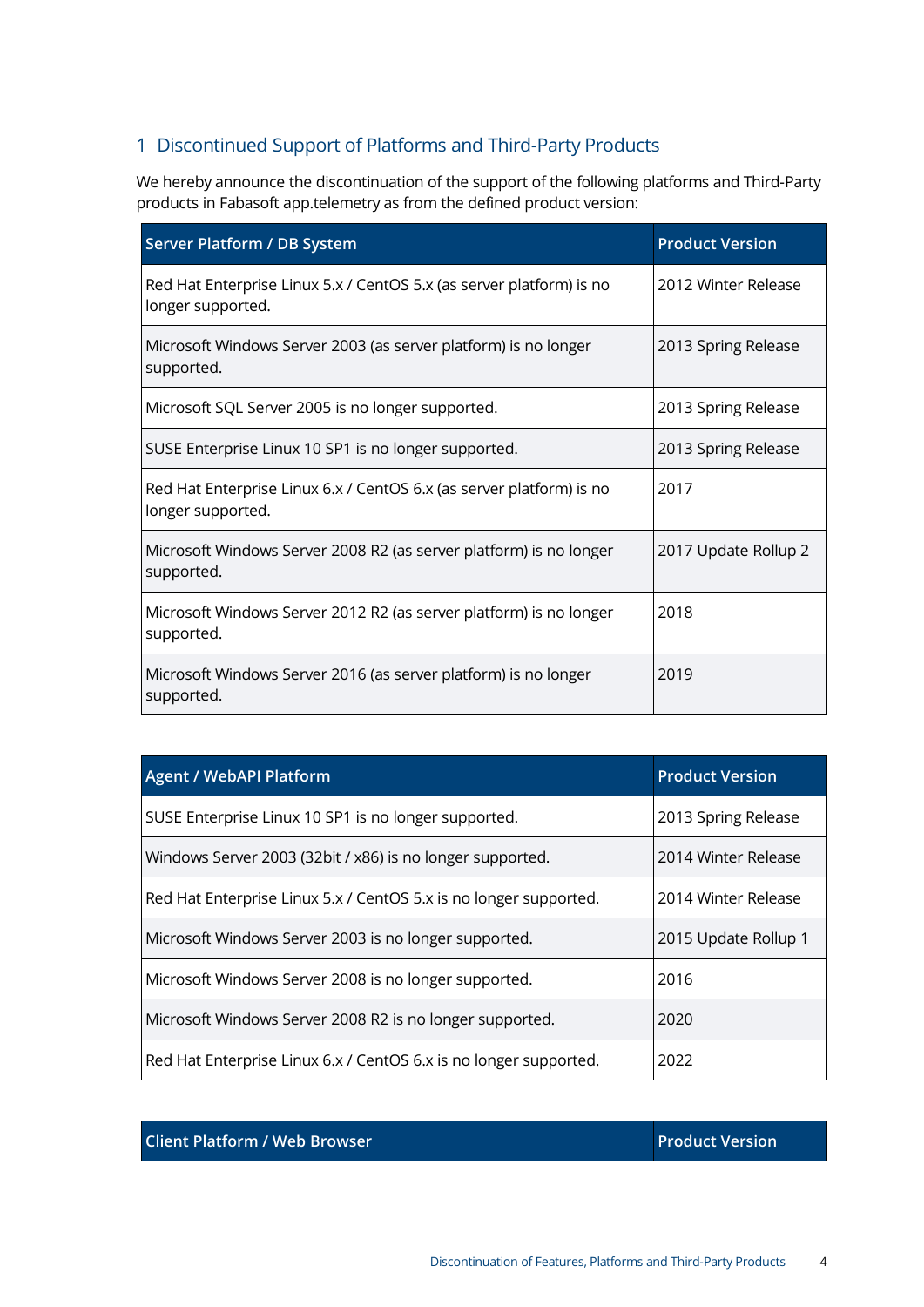| Microsoft Windows Vista (as client platform) is no longer supported.                              | 2013 Spring Release |
|---------------------------------------------------------------------------------------------------|---------------------|
| Microsoft Internet Explorer 7 is no longer supported.                                             | 2013 Spring Release |
| Mozilla Firefox 3.6 is no longer supported (instead the ESR-versions 10<br>and 17 are supported). | 2013 Spring Release |
| Apple Safari 5.1 for Microsoft Windows is no longer supported.                                    | 2013 Spring Release |
| Microsoft Internet Explorer 9 is no longer supported.                                             | 2014 Winter Release |
| Microsoft Windows XP (as client platform) is no longer supported.                                 | 2014 Spring Release |
| Microsoft Internet Explorer 8 is no longer supported.                                             | 2014 Spring Release |
| Microsoft Internet Explorer 10 is no longer supported.                                            | 2016                |
| Microsoft Windows 7 SP1 is no longer supported.                                                   | 2019                |
| Microsoft Windows 8.1 is no longer supported.                                                     | 2019                |
| Microsoft Internet Explorer is no longer supported                                                | 2021                |

## <span id="page-4-0"></span>2 Discontinued Features

We hereby announce the discontinuation of following Fabasoft app.telemetry features as from the defined product version:

| Feature                                                                                                                                         | <b>Product Version</b> |
|-------------------------------------------------------------------------------------------------------------------------------------------------|------------------------|
| Xen Hypervisor (for virtual-host detection) is no longer supported.                                                                             | 2013 Spring Release    |
| SUSE heartbeat cluster resource availability check is no longer<br>supported.                                                                   | 2013 Spring Release    |
| Application Response Measurement (ARM) Integration is no longer<br>supported.                                                                   | 2014 Spring Release    |
| The free "Fabasoft app.telemetry primo" version is no longer supported<br>(for a test/trial version please contact the Fabasoft Support/Sales). | 2014 Spring Release    |
| Fabasoft app.telemetry Integration for Java with Oracle Java Runtime<br>Environment (JRE) 6 is no longer supported.                             | 2016                   |
| Fabasoft app.telemetry Integration for Java with Oracle Java Runtime<br>Environment (JRE) 7 is no longer supported.                             | 2017 Update Rollup 2   |
| Fabasoft app.telemetry Integration for Java using JVMTI                                                                                         | 2018                   |